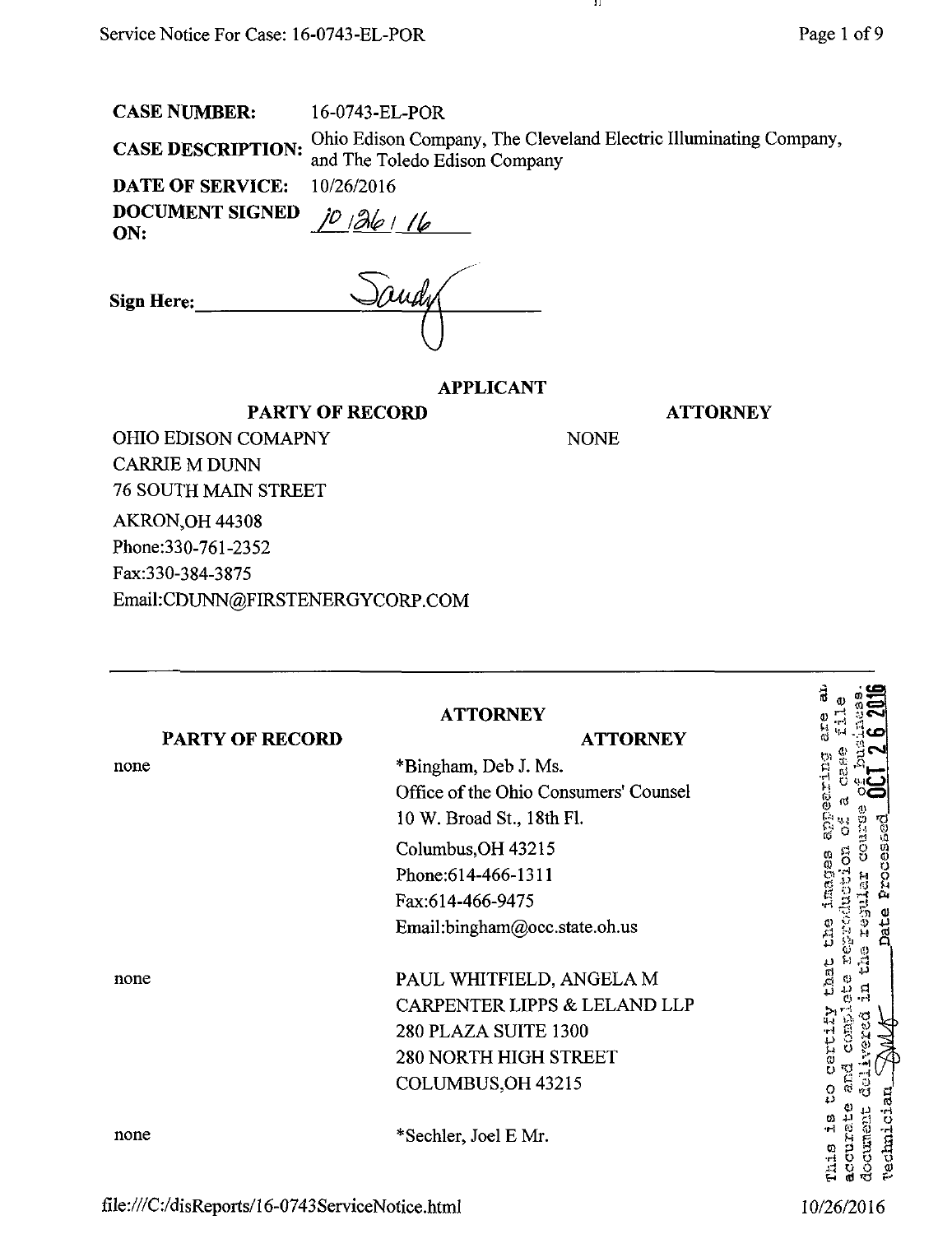|      | Carpenter Lipps & Leland LLP        |
|------|-------------------------------------|
|      | 280 Plaza, Suite 1300               |
|      | 280 N. High Street                  |
|      | Columbus, OH 43215                  |
|      | Phone: (614) 365-4100               |
|      | Fax: (614) 365-9145                 |
|      | Email:sechler@carpenterlipps.com    |
| none | *Kolich, Kathy J Ms.                |
|      | Kathy J. Kolich, Attorney at Law    |
|      | 1521 Hightower Drive                |
|      | Uniontown, OH 44685                 |
|      | Phone: 330-316-2378                 |
|      | Fax:330-384-3875                    |
|      | Email:kjklaw@yahoo.com              |
| none | *Smith, Cheryl A Ms.                |
|      | Carpenter Lipps & Leland            |
|      | 280 N. High Street                  |
|      | Suite 1300                          |
|      | Columbus, OH 43081                  |
|      | Phone: 614-365-4100                 |
|      | Fax:614-365-9145                    |
|      | Email:smith@carpenterlipps.com      |
| none | *Walter, Danielle G Ms.             |
|      | Carpenter Lipps & Leland LLP        |
|      | 280 N. High Street                  |
|      | Suite 1300                          |
|      | Columbus, OH 43215                  |
|      | Phone: (614) 365-4104               |
|      | Email:ghiloni@carpenterlipps.com    |
| none | *Hight, Debra                       |
|      | Public Utilities Commission of Ohio |
|      | 180 E. Broad Street                 |
|      | Columbus, OH 43231                  |
|      | Phone: 614-466-0469                 |
|      | Email:Debra.Hight@puc.state.oh.us   |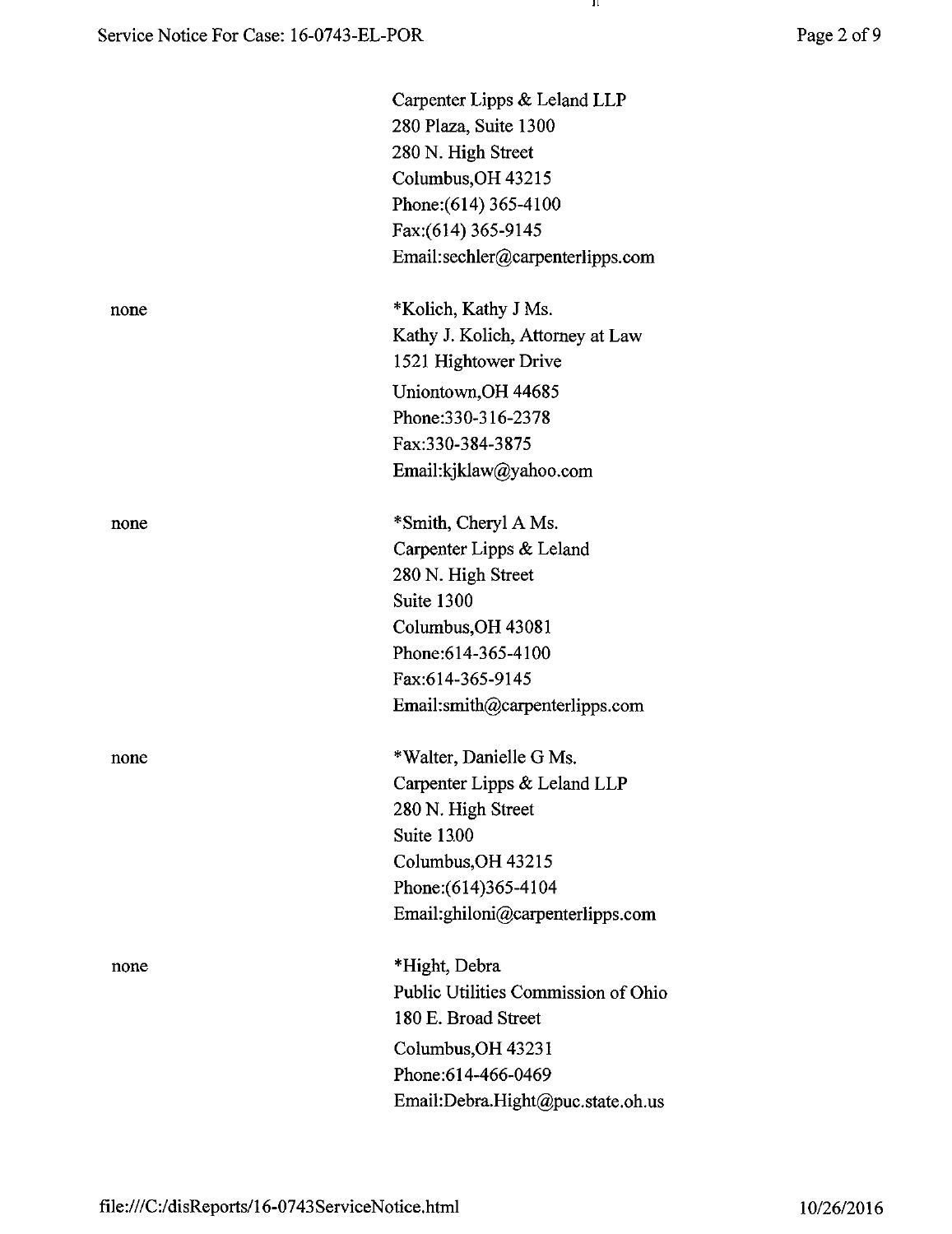| none | *Leach-Payne, Vicki L. Ms.<br>McNees Wallace & Nurick LLC |
|------|-----------------------------------------------------------|
|      | 21 E. State St., 17th Floor                               |
|      |                                                           |
|      | Columbus, OH 43215                                        |
|      | Phone: 614-719-2847                                       |
|      | Fax:614-469-4653                                          |
|      | Email:vleach-payne@mwncmh.com                             |
| none | *Gladman, Michael R.                                      |
|      | Jones Day                                                 |
|      | 325 John H. McConnell Blvd.                               |
|      | Suite 600                                                 |
|      | Columbus, OH 43215                                        |
|      | Phone: 614-281-3865                                       |
|      | Fax:614-461-4198                                          |
|      | Email:mrgladman@jonesday.com                              |
| none | *Gladman, Michael R.                                      |
|      | Jones Day                                                 |
|      | 325 John H. McConnell Blvd.                               |
|      | Suite 600                                                 |
|      | Columbus, OH 43215                                        |
|      | Phone: 614-281-3865                                       |
|      | Fax:614-461-4198                                          |
|      | Email:mrgladman@jonesday.com                              |
| none | *Chapman, Tara L Ms.                                      |
|      | <b>IGS</b> Energy                                         |
|      | 6100 Emerald Parkway                                      |
|      | Dublin, OH 43017                                          |
|      | Phone: (614) 659-5058                                     |
|      | Fax:855-726-3542                                          |
|      | Email:tchapman@igsenergy.com                              |
| none | *Allwein, Christopher J. Mr.                              |
|      | Kegler Brown Hill & Ritter, LPA                           |
|      | 65 East State Street                                      |
|      | Suite 1800                                                |
|      | Columbus, OH 43215                                        |
|      | Phone: (614) 462-5400                                     |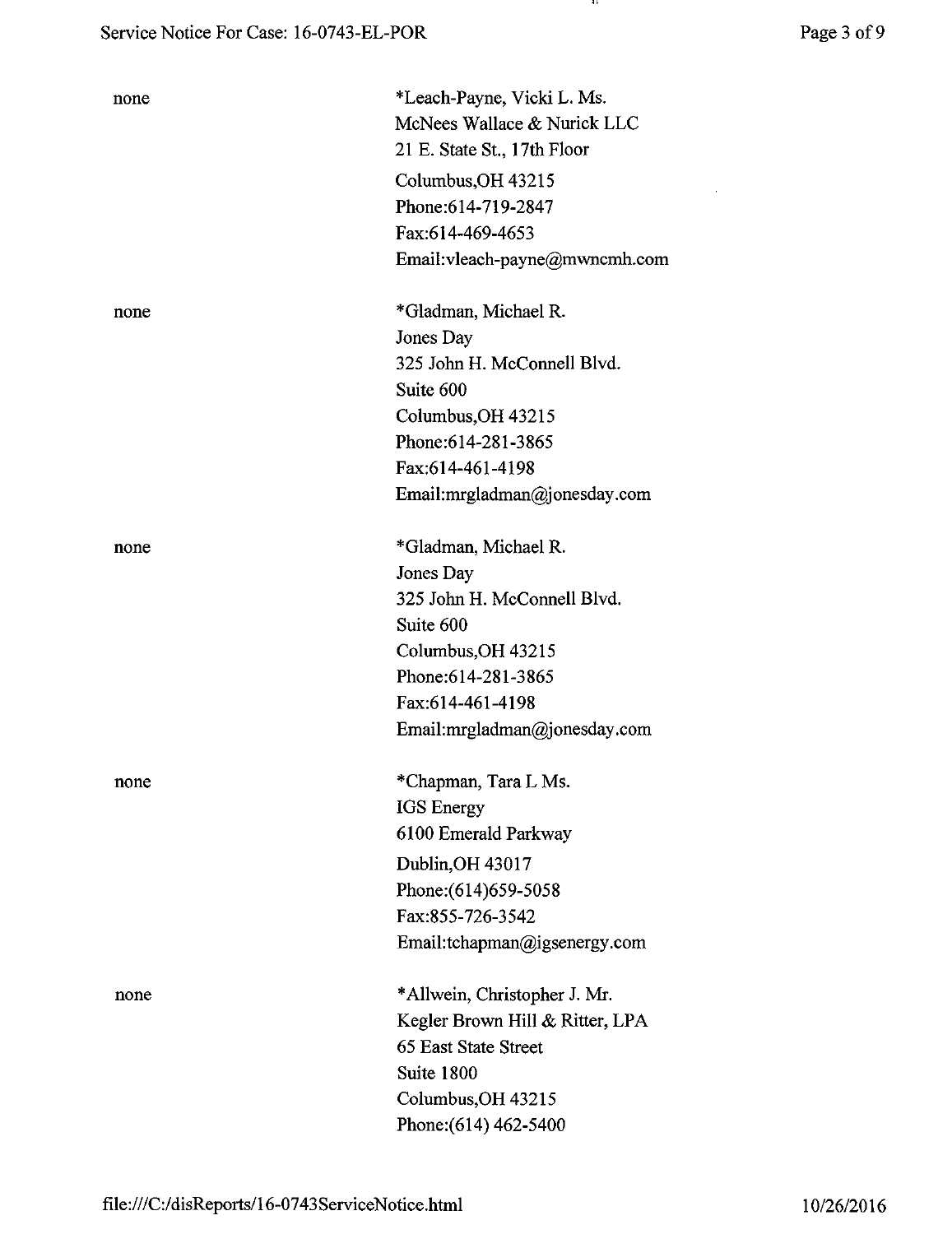$\mathcal{A}$  .

|      | Fax:614-464-2634                 |
|------|----------------------------------|
|      | Email:callwein@keglerbrown.com   |
| none | *Dougherty, Trent A Mr.          |
|      | Ohio Environmental Council       |
|      | 1145 Chesapeake Ave              |
|      | Suite I                          |
|      | Columbus, OH 43212               |
|      | Phone: 614-487-7506              |
|      | Fax:614-487-7510                 |
|      | Email:trent@theoec.org           |
| none | *Gaunder, Debra A                |
|      | Carpenter Lipps & Leland LLP     |
|      | 280 N High Street, Suite 1300    |
|      | Columbus, OH 43215               |
|      | Phone: 614-300-4005              |
|      | Fax:614-365-9145                 |
|      | Email:gaunder@carpenterlipps.com |
| none | *Mooney, Colleen L               |
|      | <b>OPAE</b>                      |
|      | PO Box 12451                     |
|      | Columbus, OH 43212-2451          |
|      | Phone: 614-488-5739              |
|      | Email: cmooney@ohiopartners.org  |
| none | *Orahood, Teresa                 |
|      | Bricker & Eckler LLP             |
|      | 100 South Third Street           |
|      | Columbus, OH 43215-4291          |
|      | Phone: (614) 227-4821            |
|      | Fax:(614) 227-2390               |
|      | Email:torahood@bricker.com       |
| none | *Dove, Robert Mr.                |
|      | The Law Office of Robert Dove    |
|      | PO Box 13442                     |
|      | Columbus, OH 43213               |
|      | Phone: (614) 286-4183            |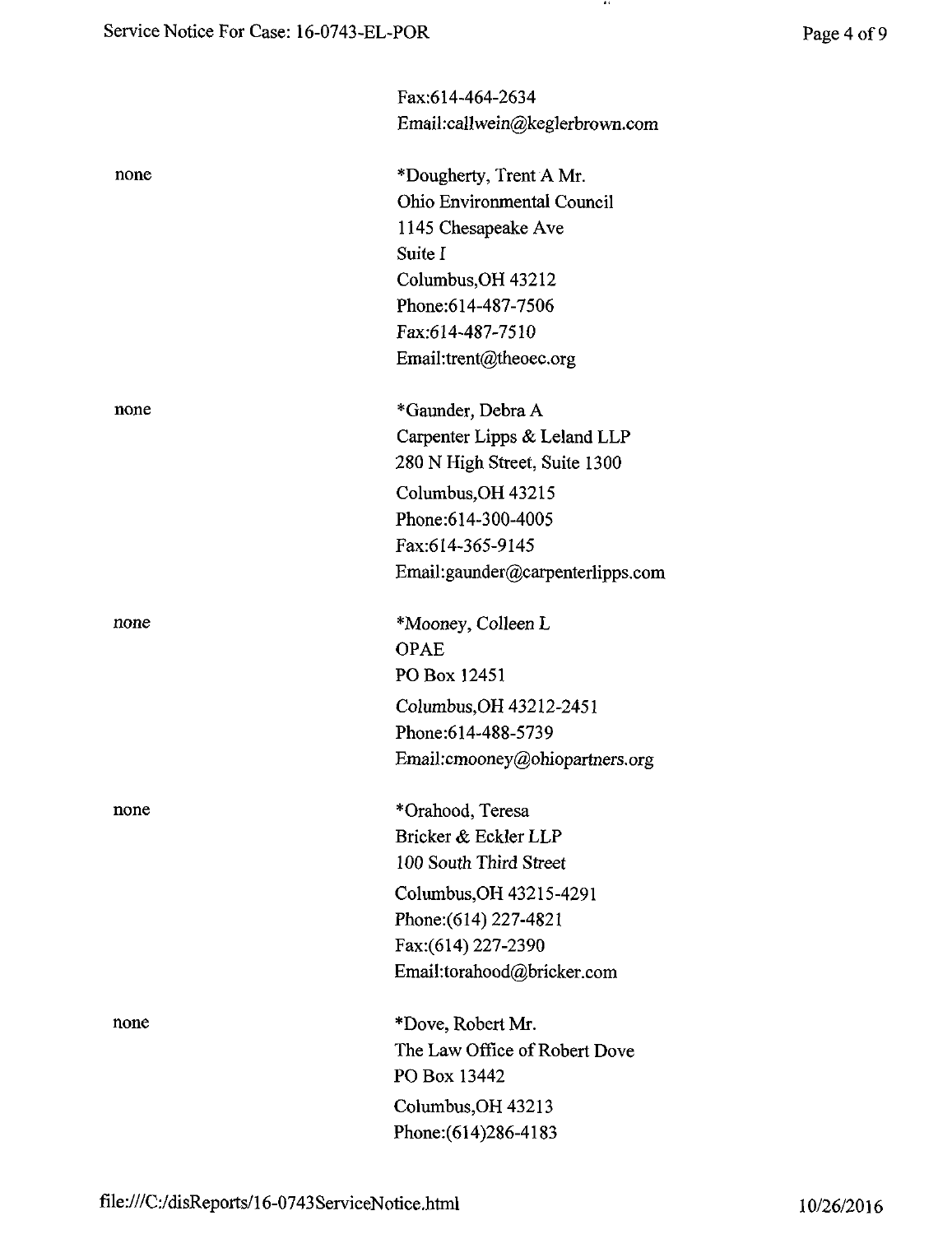|      | Email:rdove@attorneydove.com          |
|------|---------------------------------------|
| none | *Williams, Samantha                   |
|      | Natural Resources Defense Council     |
|      | 20 N. Wacker Drive                    |
|      | Ste 1600                              |
|      | Chicago, IL 60606                     |
|      | Phone: 415-533-2060                   |
|      | Email:swilliams@nrdc.org              |
| none | <b>HEALEY, CHRISTOPHER</b>            |
|      | <b>OHIO CONSUMERS COUNSEL</b>         |
|      | 10 W BROAD STREET                     |
|      | 18TH FLOOR                            |
|      | COLUMBUS, OH 43215                    |
|      | Phone: 614-466-9571                   |
|      | Email:CHRISTOPHER.HEALEY@OCC.OHIO.GOV |
| none | *Leppla, Miranda R Ms.                |
|      | The Ohio Environmental Council        |
|      | 1145 Chesapeake Avenue                |
|      | Suite I                               |
|      | Columbus, OH 43212                    |
|      | Phone: (614) 487-7506                 |
|      | Fax:(614)487-7506                     |
|      | Email:mleppla@theoec.org              |
| none | KELTER, ROBERT ATTORNEY AT LAW        |
|      | ENVIRONMENTAL LAW & POLICY CENTER     |
|      | <b>35 EAST WACKER DRIVE</b>           |
|      | <b>SUITE 1600</b>                     |
|      | CHICAGO, IL 60601-2206                |
|      | Phone: 312-795-3734                   |
|      | Fax:312-795-3730                      |
|      | Email:RKELTER@ELPC.ORG                |
| none | *Brigner, Gina L Ms.                  |
|      | Ohio Consumers' Counsel               |
|      | 10 W. Broad, 18th Floor               |
|      | Columbus, OH 43215                    |

 $\mathcal{A}$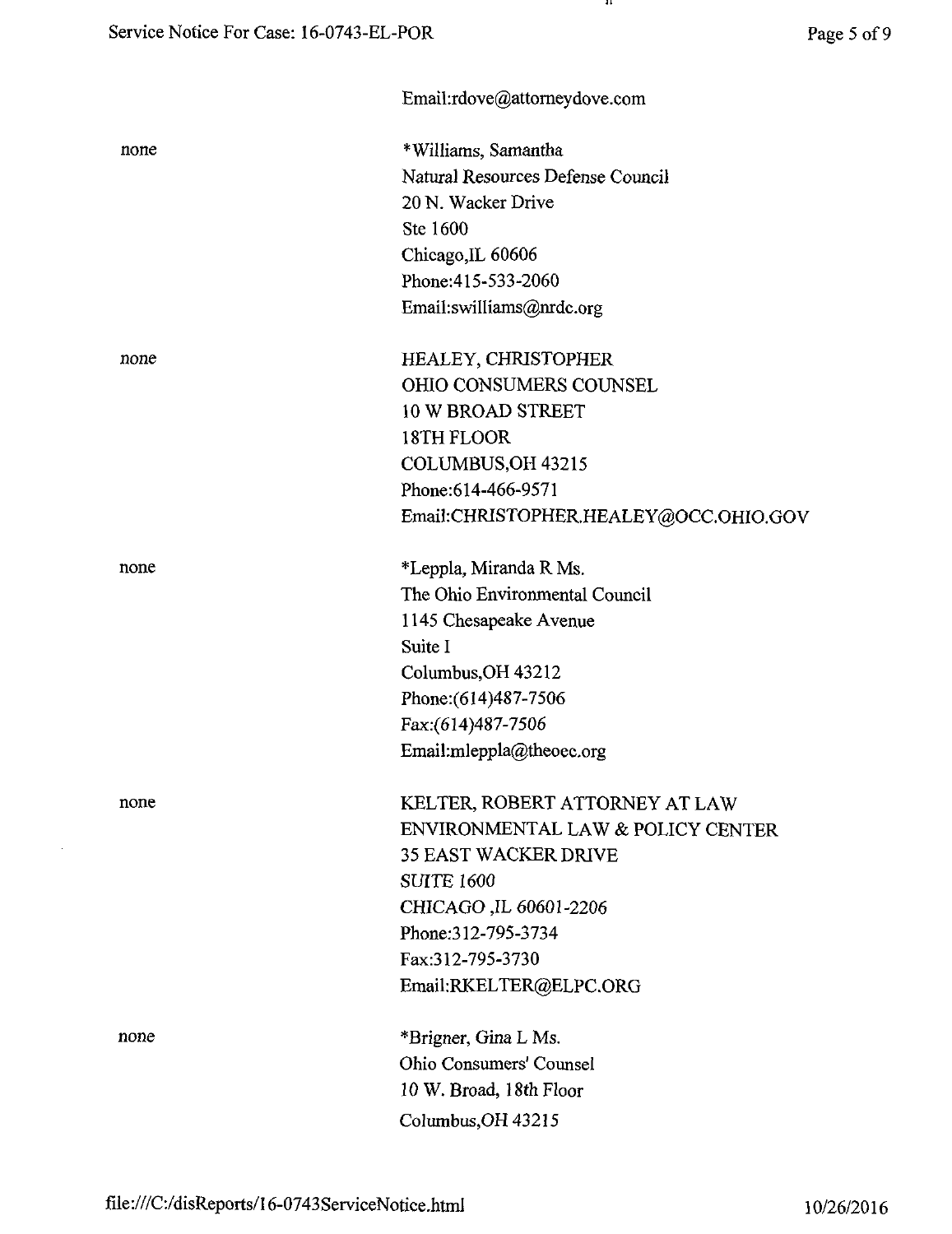$\mathbf{u}$ 

|      | Phone: 614-644-0684                          |
|------|----------------------------------------------|
|      | Fax:614-466-9475                             |
|      | Email:brigner@occ.state.oh.us                |
| none | STINSON, DANE                                |
|      | <b>BRICKER &amp; ECKLER</b>                  |
|      | 100 S. THIRD STREET                          |
|      | COLUMBUS, OH 43215                           |
|      | Phone:614-227-4854                           |
|      | Fax:614-221-0479                             |
| none | *Miller, Vesta R                             |
|      | Public Utilities Commission of Ohio          |
|      | 180 East Broad Street                        |
|      | Columbus, OH 43215                           |
|      | Phone: 614-466-7702                          |
|      | Email: Vesta. Miller@puc.state.oh.us         |
| none | *Scott, Tonnetta Ms.                         |
|      | Ohio Attorney General                        |
|      | 30 East Broad Street                         |
|      | Columbus, OH 43215                           |
|      | Phone: (614)466-4395                         |
|      | Fax: (614) 466-4395                          |
|      | Email:tonnetta.scott@ohioattorneygeneral.gov |
| none | *Bojko, Kimberly W. Mrs.                     |
|      | Carpenter Lipps & Leland LLP                 |
|      | 280 North High Street                        |
|      | 280 Plaza Suite 1300                         |
|      | Columbus, OH 43215                           |
|      | Phone: 614-365-4100                          |
|      | Fax:614-365-9145                             |
|      | Email:bojko@carpenterlipps.com               |
| none | OSTROWSKI, ERIKA                             |
|      | FIRSTENERGY SERVICE CO                       |
|      | 76 S MAIN ST                                 |
|      | AKRON, OH 44308                              |
|      | Phone: 330-761-2532                          |
|      |                                              |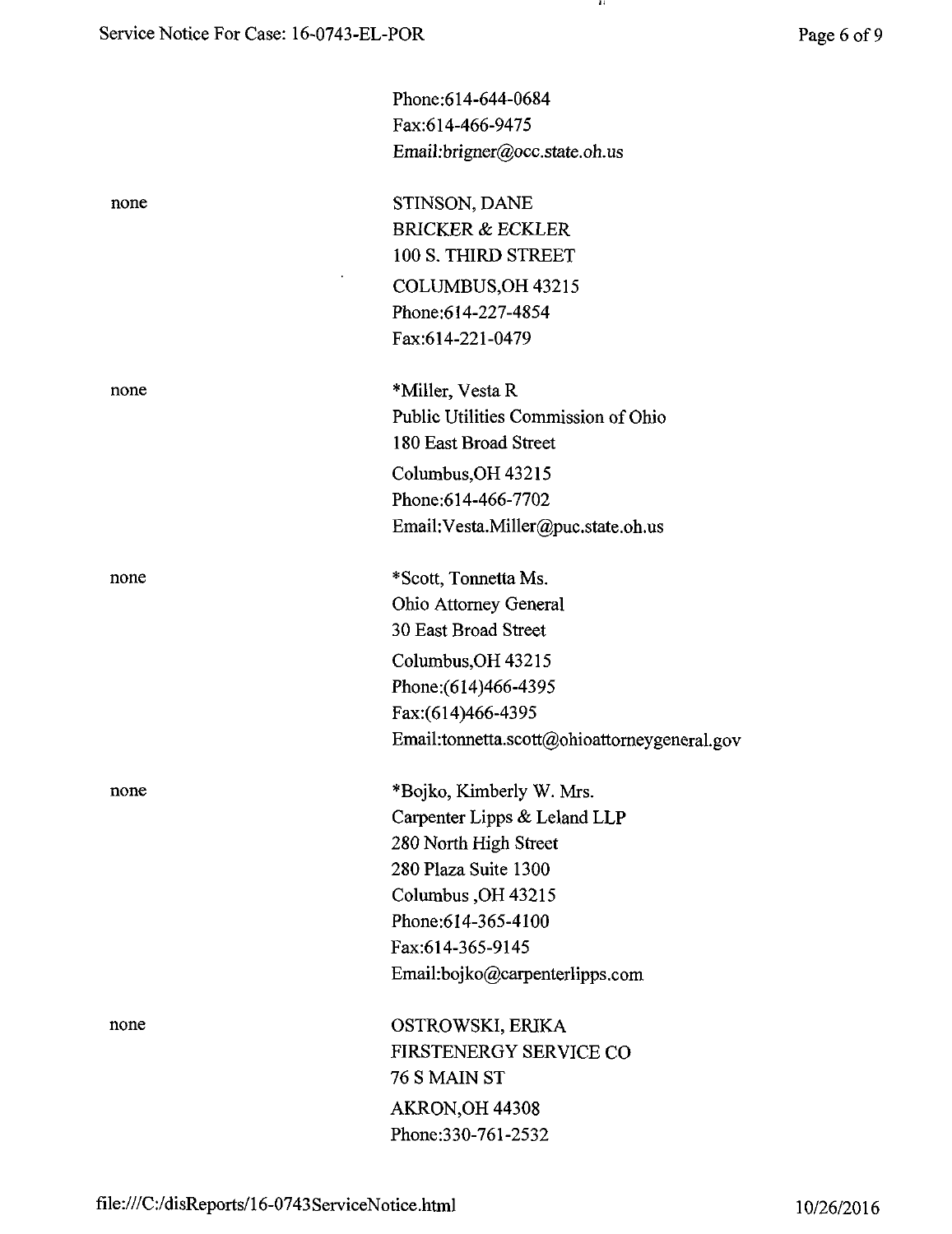| none | *Oliker, Joseph E. Mr.                     |
|------|--------------------------------------------|
|      | <b>IGS</b> Energy                          |
|      | 6100 Emerald Parkway                       |
|      | Dublin, OH 43016                           |
|      | Phone:614-659-5069                         |
|      | Email:joliker@igsenergy.com                |
| none | *Coffey, Sandra                            |
|      | Public Utilities Commission of Ohio        |
|      | 180 E. Broad St.                           |
|      | Columbus, OH 43215                         |
|      | Phone: (614) 728-2516                      |
|      | Fax:(614) 728-8373                         |
|      | Email:Sandra.Coffey@puc.state.oh.us        |
| none | *Kelter, Robert Mr.                        |
|      | Environmental Law & Policy Center          |
|      | 35 East Wacker Drive, Suite 1600           |
|      | Chicago, IL 60601                          |
|      | Phone: 312-795-3734                        |
|      | Fax:312-795-3730                           |
|      | Email:rkelter@elpc.org                     |
| none | *Fleisher, Madeline                        |
|      | <b>Environmental Law and Policy Center</b> |
|      | 21 W. Broad St., Suite 500                 |
|      | Columbus, OH 43215                         |
|      | Phone:614-670-5586                         |
|      | Email:mfleisher@elpc.org                   |
| none | *Dunn, Carrie M Ms.                        |
|      | <b>FirstEnergy Service Company</b>         |
|      | 76 Main Street S                           |
|      | <b>Akron, OH 44308</b>                     |
|      | Phone: 330-761-2352                        |
|      | Fax:330-384-3875                           |

 $\mathbf{u}$ 

Email:[cdunn@firstenergycorp.com](mailto:cdunn@firstenergycorp.com)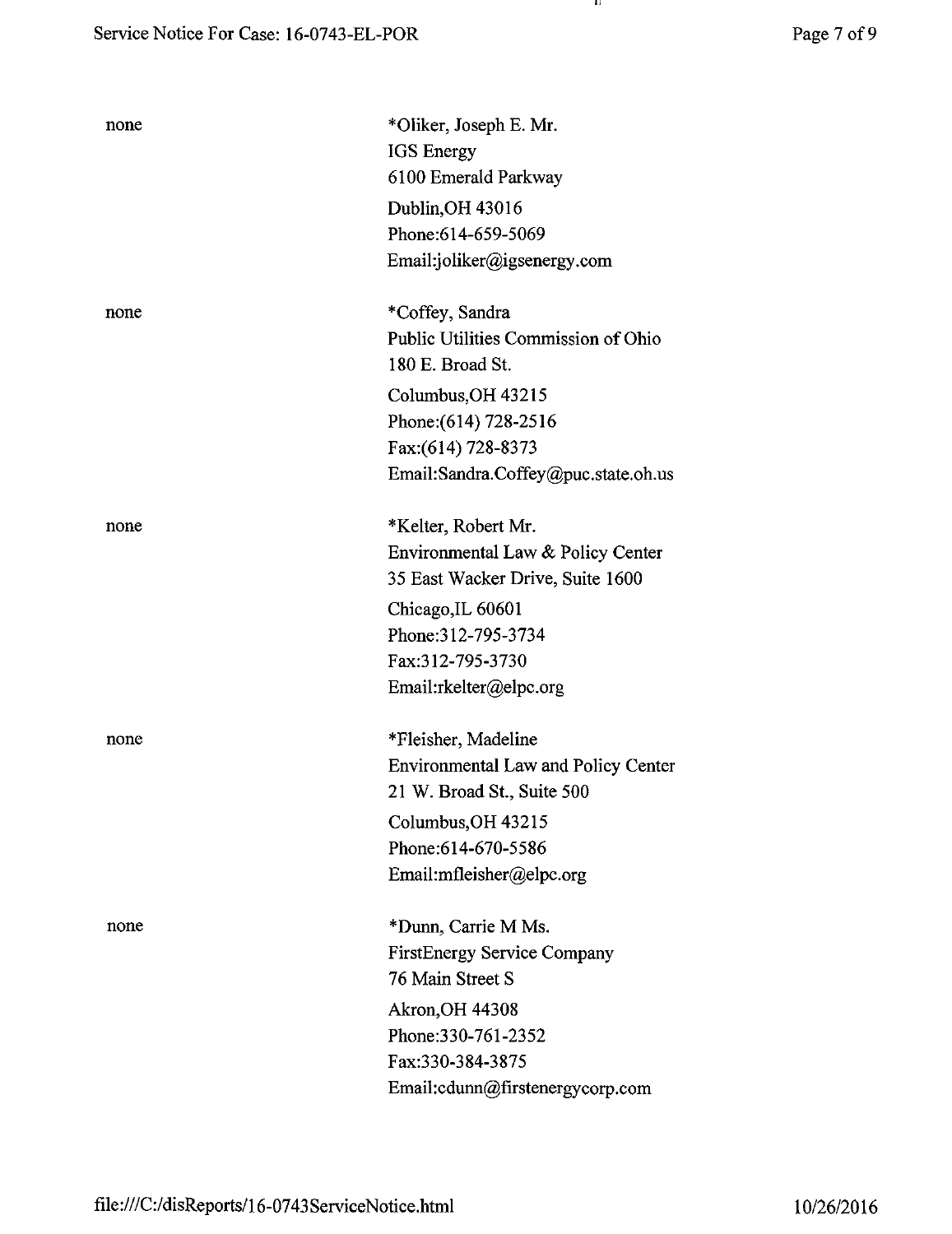$\sim$ 

| <b>INTERVENOR</b>                                                                                                                                                                                                                                |                                                                                                                                                                                     |  |
|--------------------------------------------------------------------------------------------------------------------------------------------------------------------------------------------------------------------------------------------------|-------------------------------------------------------------------------------------------------------------------------------------------------------------------------------------|--|
| <b>PARTY OF RECORD</b><br>ENVIRONMENTAL DEFENSE FUND<br><b>JOHN FINNIGAN</b><br>128 WINDING BROOK LANE<br>TERRACE PARK, OH 45174<br>Phone: 513-226-9558                                                                                          | <b>ATTORNEY</b><br><b>NONE</b>                                                                                                                                                      |  |
| ENVIRONMENTAL LAW & POLICY CENTER<br>35 E. WACKER DR<br><b>STE 1600</b><br>CHICAGO,IL 60601-2206<br>Phone: 614-488-3301                                                                                                                          | <b>NONE</b>                                                                                                                                                                         |  |
| INDUSTRIAL ENERGY USERS OF OHIO<br><b>GENERAL COUNSEL</b><br><b>SAMUEL C RANDAZZO</b><br>MCNEES WALLACE & NURICK LLC FIFTH<br>THIRD CENTER<br>21 EAST STATE ST 17TH FLOOR<br>COLUMBUS, OH 43215<br>Phone: (614) 469-8000<br>Email:sam@mwncmh.com | *Pritchard, Matthew R. Mr.<br>McNees Wallace & Nurick<br>21 East State Street #1700<br>Columbus, OH 43215<br>Phone: 614-469-8000<br>Fax:614-469-4653<br>Email:mpritchard@mwncmh.com |  |
| OHIO ENVIRONMENTAL COUNCIL<br>1145 CHESAPEAKE AVE<br><b>STEI</b><br>COLUMBUS, OH 43212-2286<br>Phone: (614) 487-7506<br>Fax:(614) 487-7510                                                                                                       | <b>NONE</b>                                                                                                                                                                         |  |
| OHIO HOSPITAL ASSOCIATION<br><b>RICHARD SITES</b><br>155 E. BROAD STREET<br>3RD FLOOR<br>COLUMBUS, OH 43215-3620<br>Phone: (614) 221-7614<br>Fax: (614) 221-4771                                                                                 | <b>NONE</b>                                                                                                                                                                         |  |